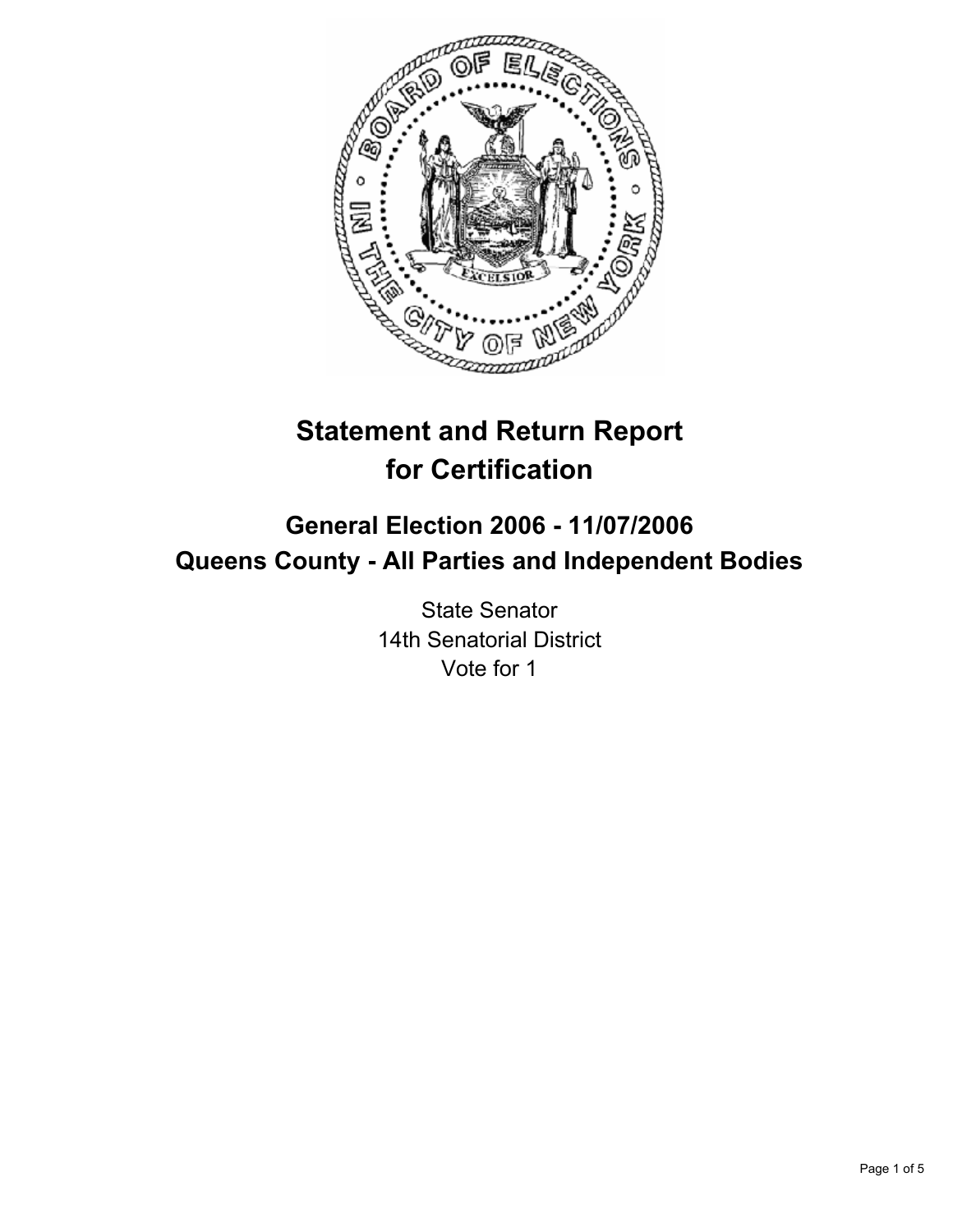

#### **Assembly District 23**

| <b>PUBLIC COUNTER</b>              | 11,066 |
|------------------------------------|--------|
| <b>EMERGENCY</b>                   | 82     |
| ABSENTEE/MILITARY                  | 382    |
| <b>AFFIDAVIT</b>                   | 154    |
| <b>Total Ballots</b>               | 11,736 |
| MALCOLM A SMITH (DEMOCRATIC)       | 6,025  |
| MALCOLM A SMITH (WORKING FAMILIES) | 447    |
| ARTHUR MC GOLDRICK (WRITE-IN)      |        |
| LIE (WRITE-IN)                     |        |
| RABHI ELIAS FEVER (WRITE-IN)       |        |
| <b>Total Votes</b>                 | 6,475  |
| Unrecorded                         | 5,261  |

**Assembly District 24**

| 517 |
|-----|
| 0   |
| 8   |
| 19  |
| 544 |
| 366 |
| 24  |
| 390 |
| 154 |
|     |

#### **Assembly District 25**

| PUBLIC COUNTER                     | 4,730 |
|------------------------------------|-------|
| <b>EMERGENCY</b>                   | 51    |
| ABSENTEE/MILITARY                  | 112   |
| AFFIDAVIT                          | 97    |
| <b>Total Ballots</b>               | 5,031 |
| MALCOLM A SMITH (DEMOCRATIC)       | 3,201 |
| MALCOLM A SMITH (WORKING FAMILIES) | 214   |
| <b>Total Votes</b>                 | 3,415 |
| Unrecorded                         | 1,616 |

#### **Assembly District 27**

| <b>PUBLIC COUNTER</b>              | 1,320 |
|------------------------------------|-------|
| <b>EMERGENCY</b>                   | 10    |
| ABSENTEE/MILITARY                  | 88    |
| AFFIDAVIT                          | 30    |
| <b>Total Ballots</b>               | 1,470 |
| MALCOLM A SMITH (DEMOCRATIC)       | 940   |
| MALCOLM A SMITH (WORKING FAMILIES) | 64    |
| QUEEN ELIZABETH (WRITE-IN)         |       |
| <b>Total Votes</b>                 | 1,005 |
| Unrecorded                         | 465   |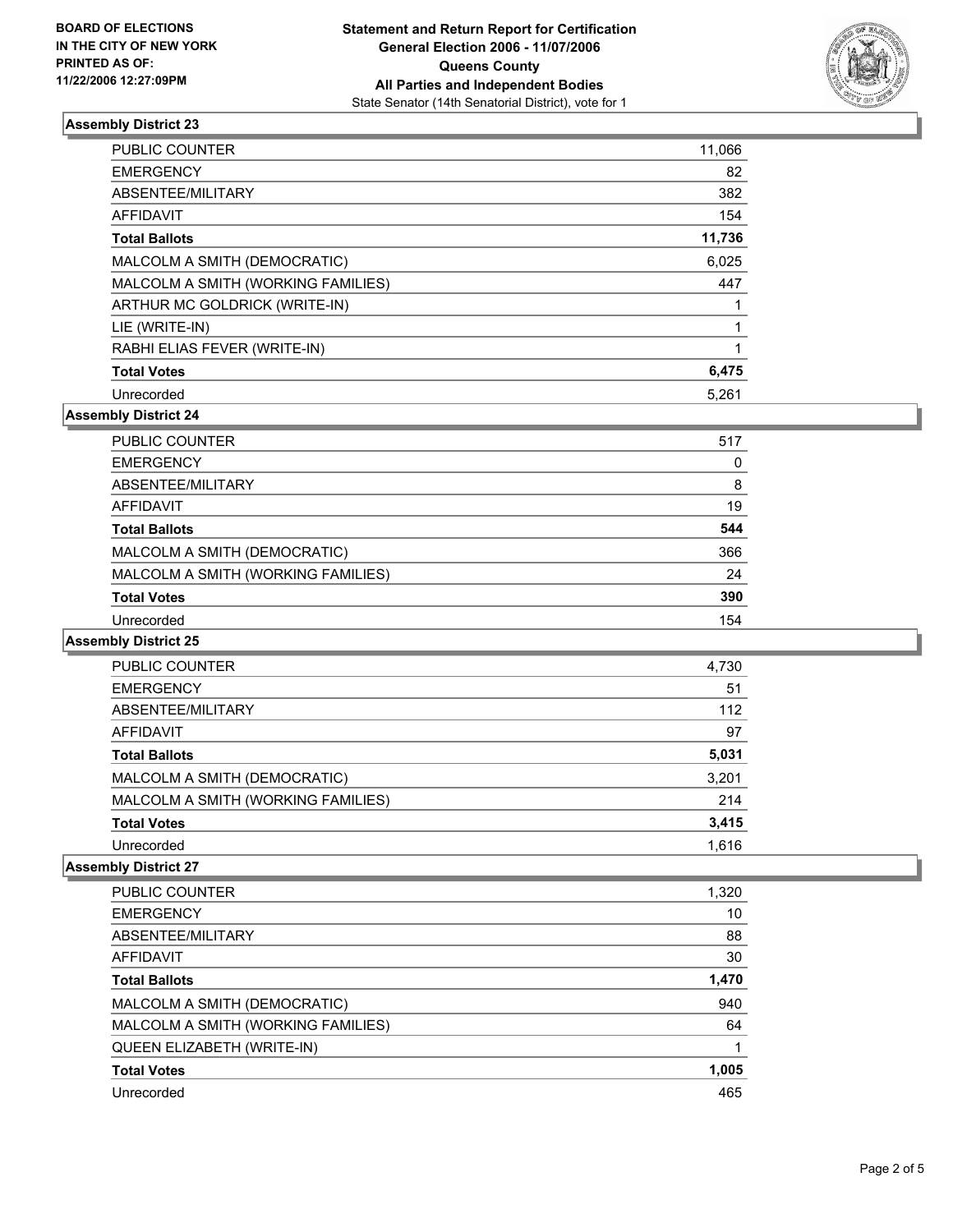

#### **Assembly District 28**

| PUBLIC COUNTER                     | 500 |
|------------------------------------|-----|
| <b>EMERGENCY</b>                   | 44  |
| ABSENTEE/MILITARY                  | 8   |
| AFFIDAVIT                          | 6   |
| <b>Total Ballots</b>               | 561 |
| MALCOLM A SMITH (DEMOCRATIC)       | 356 |
| MALCOLM A SMITH (WORKING FAMILIES) | 19  |
| <b>Total Votes</b>                 | 375 |
| Unrecorded                         | 186 |

#### **Assembly District 29**

| <b>PUBLIC COUNTER</b>              | 8,671 |  |
|------------------------------------|-------|--|
| <b>EMERGENCY</b>                   | 6     |  |
| ABSENTEE/MILITARY                  | 105   |  |
| <b>AFFIDAVIT</b>                   | 154   |  |
| <b>Total Ballots</b>               | 8,941 |  |
| MALCOLM A SMITH (DEMOCRATIC)       | 6,554 |  |
| MALCOLM A SMITH (WORKING FAMILIES) | 370   |  |
| ALLAN JENNINGS (WRITE-IN)          |       |  |
| FRANK PADAVAN (WRITE-IN)           |       |  |
| MARY C CRONIN (WRITE-IN)           |       |  |
| OTTO FIALA (WRITE-IN)              |       |  |
| SHIRLEY L. HUNTLEY (WRITE-IN)      |       |  |
| <b>Total Votes</b>                 | 6,929 |  |
| Unrecorded                         | 2,012 |  |

#### **Assembly District 31**

| PUBLIC COUNTER                     | 6,199 |
|------------------------------------|-------|
| <b>EMERGENCY</b>                   | 69    |
| ABSENTEE/MILITARY                  | 254   |
| AFFIDAVIT                          | 175   |
| <b>Total Ballots</b>               | 6,715 |
| MALCOLM A SMITH (DEMOCRATIC)       | 4,471 |
| MALCOLM A SMITH (WORKING FAMILIES) | 250   |
| ALAN KATEMAN (WRITE-IN)            |       |
| <b>Total Votes</b>                 | 4,722 |
| Unrecorded                         | 1,993 |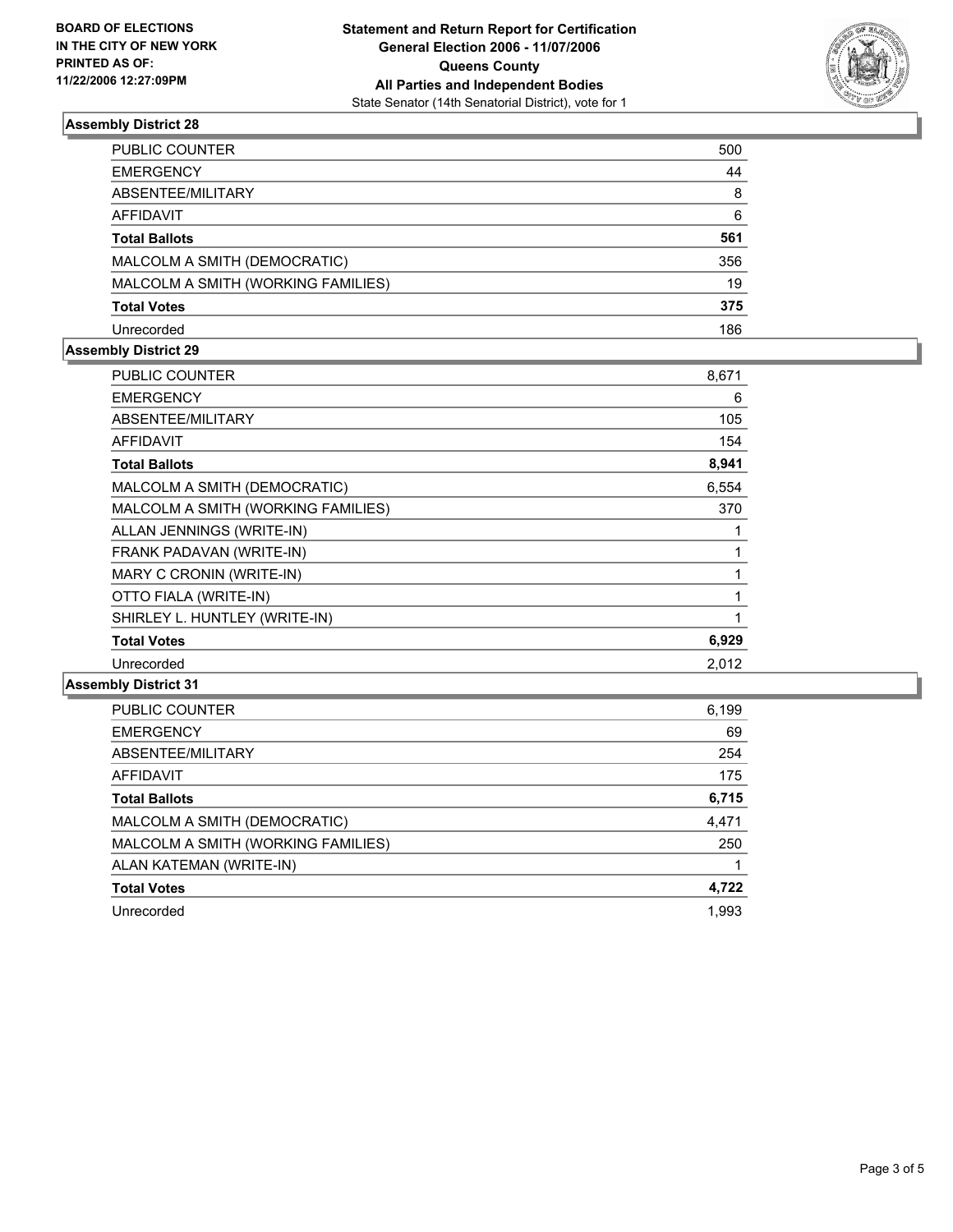

### **Assembly District 32**

| PUBLIC COUNTER                     | 640 |
|------------------------------------|-----|
| <b>EMERGENCY</b>                   | 14  |
| ABSENTEE/MILITARY                  | 8   |
| AFFIDAVIT                          | 24  |
| <b>Total Ballots</b>               | 688 |
| MALCOLM A SMITH (DEMOCRATIC)       | 462 |
| MALCOLM A SMITH (WORKING FAMILIES) | 27  |
| THOMAS TARTT (WRITE-IN)            |     |
| <b>Total Votes</b>                 | 490 |
| Unrecorded                         | 198 |

#### **Assembly District 33**

| PUBLIC COUNTER                     | 16,656 |
|------------------------------------|--------|
| <b>EMERGENCY</b>                   | 0      |
| ABSENTEE/MILITARY                  | 146    |
| AFFIDAVIT                          | 224    |
| <b>Total Ballots</b>               | 17,034 |
| MALCOLM A SMITH (DEMOCRATIC)       | 12,754 |
| MALCOLM A SMITH (WORKING FAMILIES) | 784    |
| ALLAN JENNINGS (WRITE-IN)          |        |
| <b>Total Votes</b>                 | 13,539 |
| Unrecorded                         | 3.495  |